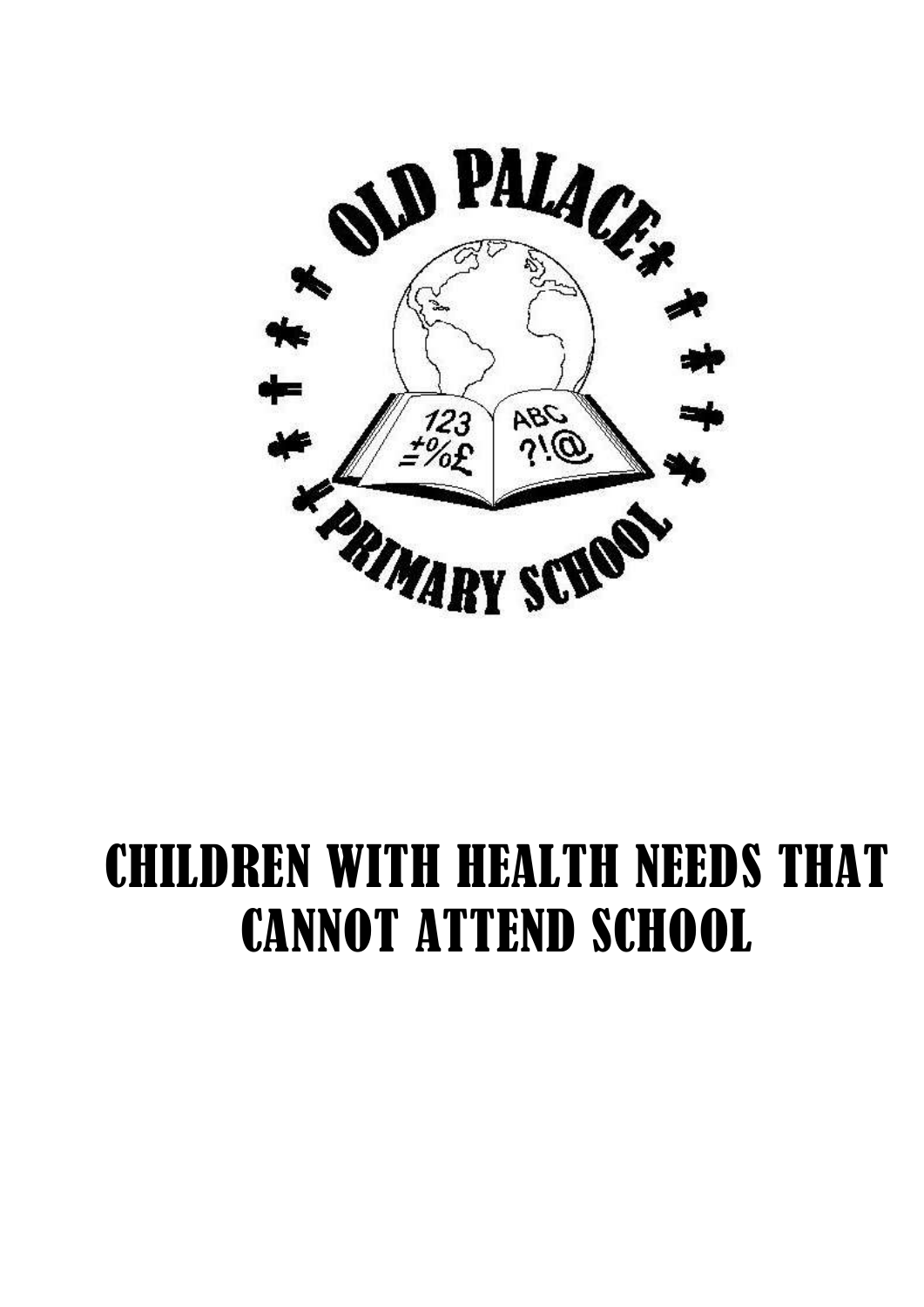# OLD PALACE PRIMARY SCHOOL Children with Health Needs that Cannot Attend School Policy

# 1. Introduction

Old Palace Primary School aims to support the local authority and ensure that all children who are unable to attend school due to health needs, continue to have access to as full an education as their medical condition allows.

Some children, due to the nature of their health needs, may be admitted to hospital or placed in alternative forms of education provision. We recognise that, whenever possible, pupils should receive their education within their school and will work with the provision to reintegrate pupils back into school, as soon as their health allows.

The school will continue to have a role in the pupil's education whilst they are not attending the school and will work with the local authority, healthcare partners and families to ensure that they receive the right level of support to enable them to maintain links with their education.

# 2. Aims

This policy aims to ensure that:

- Suitable education is arranged for pupils on roll who cannot attend school due to healthneeds;
- Pupils, staff and parents understand what the school is responsible for when this educationis being provided by the local authority.

# 3. Role of the School and Local Authority

The Department for Education (DfE,2013) specifies that schools should usually provide support to children who are absent because of illness for a shorter period, for example when experiencing chicken pox or influenza. Where a child is hospitalised, the hospital will normally provide education for the child within the hospital and the Local authority (LA) will not need to arrange any additional education provided that it is satisfied that the child is receiving suitable education.

When a child's ill health prevents them attending school for 15 or more school days - whether consecutively in one absence or intermittently over the course of a school year - and where suitable education is not otherwise being arranged, the LA is required to take responsibility.

# 4. The Role and Responsibilities of the Local Authority

The Local Authority must:

Arrange suitable full-time education (or as much education as the child's health condition allows) for children of compulsory school age who, because of illness, would otherwise not receive suitable education. Unless the pupil's condition means that full-time provision would not be in his or her best interests.

The Local authority should:

 Provide such education as soon as it is clear that the child will be away from school for 15 days or more, whether consecutive or cumulative. They should liaise with appropriate medical professionals to ensure minimal delay in arranging appropriate provision for the child.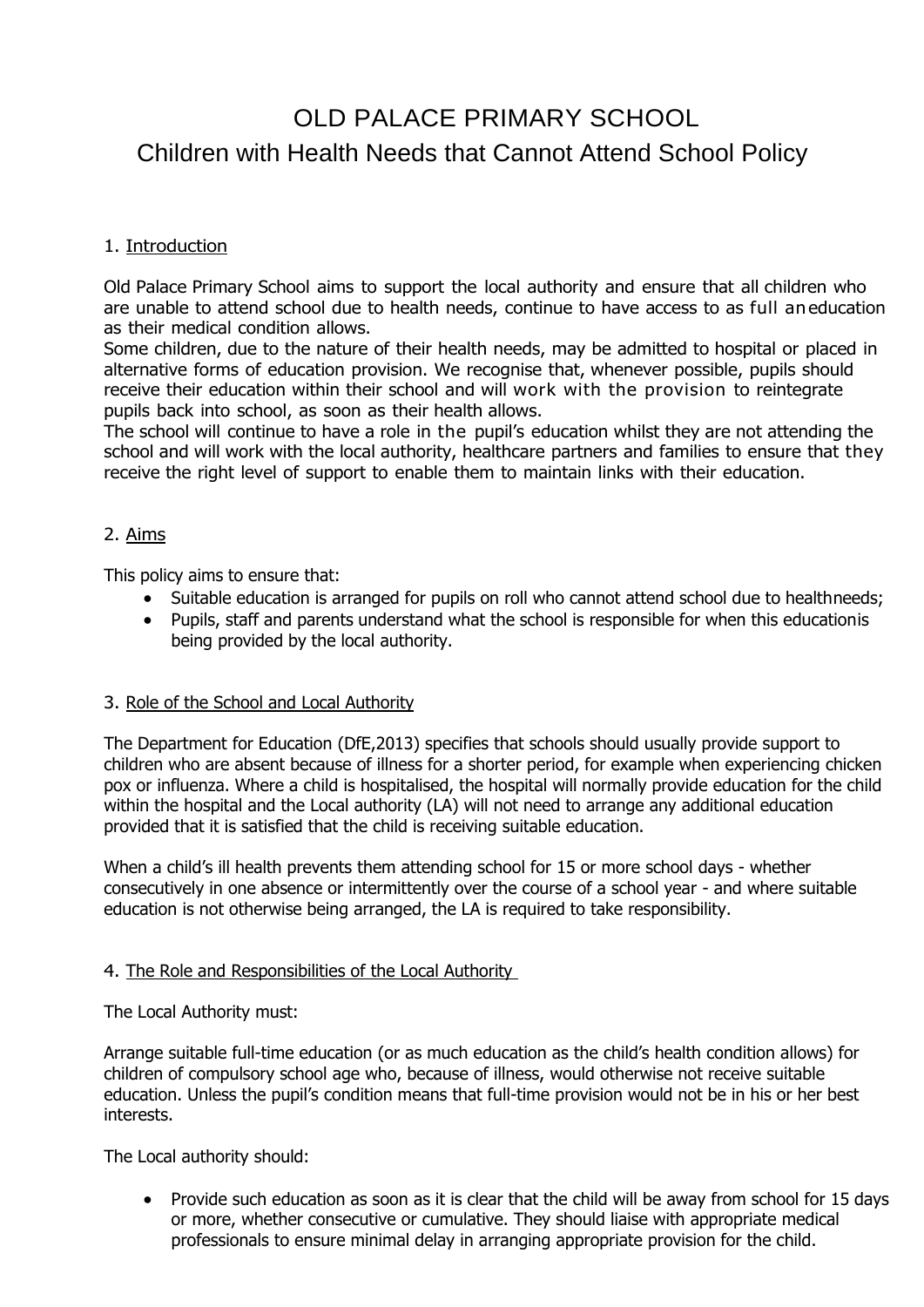- Ensure that the education children receive is of good quality, as defined in the statutory guidance Alternative Provision (2013), allows them to take appropriate qualifications, prevents them from slipping behind their peers in school and allows them to reintegrate successfully back into school as soon as possible.
- Address the needs of individual children in arranging provision. 'Hard and fast' rules are inappropriate: they may not limit the offer of education to children with a given condition and prevent their access to the right level of educational support which they are well enough to receive. Strict rules that limit the offer of education a child receives may also breach statutory requirements.
- When treatment of a child's condition means that his or her family have to movenearer to a hospital, and there is a sibling of compulsory school age, the local authority into whose area the family has moved should seek to ensure that the sibling is offered a place, where provision is available, for example, in a local mainstream school or other appropriate setting

The Local authority should also:

- Have a named officer responsible for the education of children with additional health needs, and parents should know who that person is.
- Have a written, publicly accessible policy statement on their arrangements to comply with their legal duty towards children with additional health needs.
- Review the provision offered regularly to ensure that it continues to be appropriate for the child and that it is providing suitable education.

The LA employs a Primary Advisor for Children with Disabilities and/or Complex Medical Conditions. They should be consulted about how education could be maintained in a mainstream context when a child has a health condition. They can help by:

- Advising on how to access aids and technological support
- Arranging training for staff
- Sharing best practice and experiences of other schools
- Overseeing a programme of mainstream support that addresses any health concerns
- Overseeing a programme of mainstream support following reintegration from hospital or alternative provision while health concerns persist.
- Ensuring that there are good links between the hospital school, relevant health care professionals and LBTH schools where necessary

# The Role of the School Nurse and Attendance & Welfare Service

The school nursing service provides advice to schools, children and their families on health issues, and individual interventions with children who have chronic illness or health problems. The service includes promoting the physical, social and emotional health of all children and the identification, monitoring and support of vulnerable children, including those whose welfare and safety may be at risk.

Sometimes reasons for absence are not clear-cut. If there is an apparent health issue, a referral will be made to the School Nurse, who will carry out a health assessment with the consent of the parents.

In accordance with Local Authority criteria, schools must refer children who are absent for a period of 10 school days for illness and medical reasons to the Attendance & Welfare Advisor (AWA) who will then seek to further investigate the reasons for the child's absence.

Upon being alerted that a child has been absent from school or has ongoing poor punctuality due to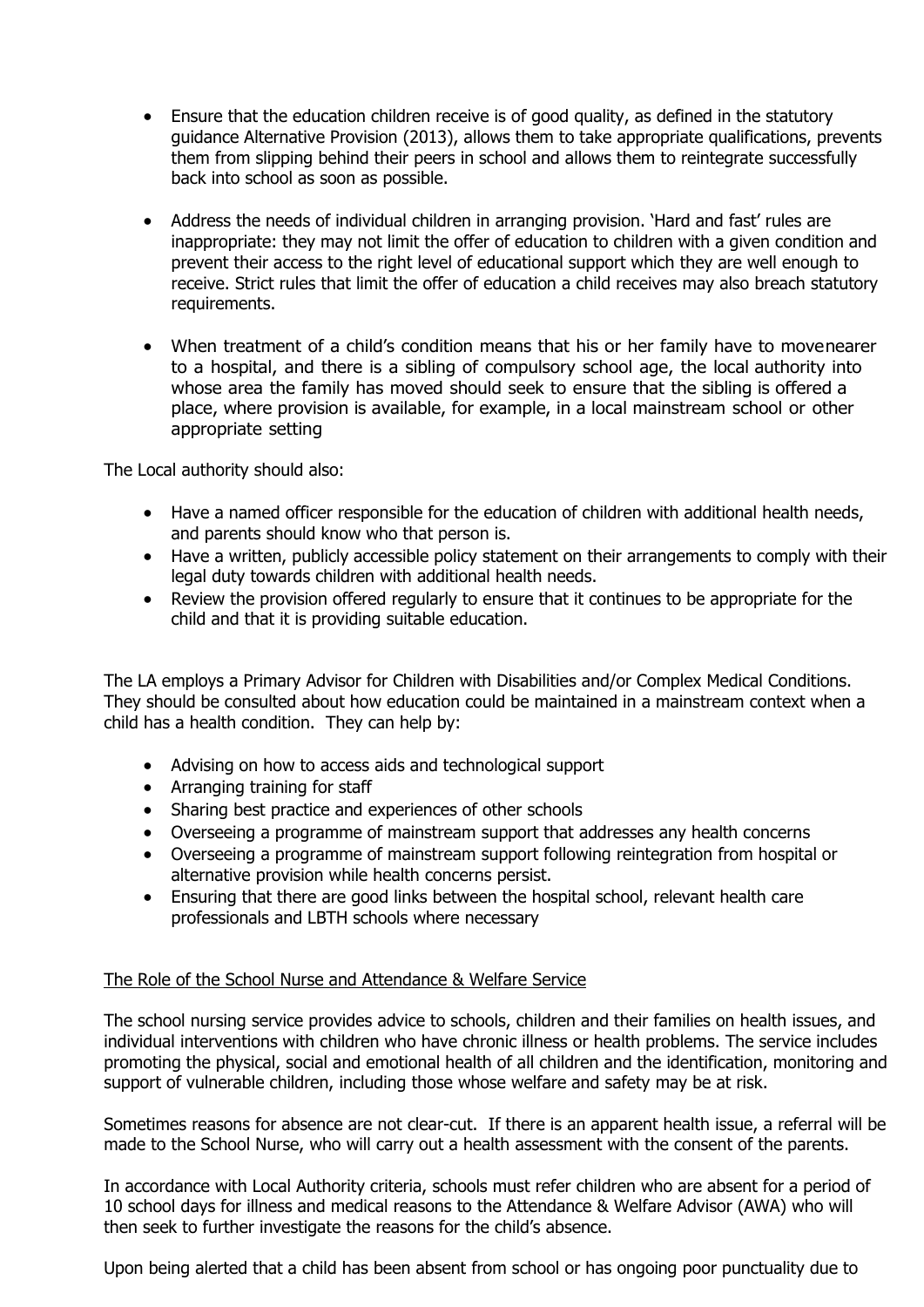having additional health needs, the AWA will explore the support that the school may be able to offer. In those cases where the additional needs cannot be met by the school, the AWA will undertake an assessment using the Early Help Assessment(EHA) form or a review (if the child already has one in place) in partnership with the child, their parents/carers, the school and other agencies/professionals involved with the child, including medical practitioners.

Following this, the completed EHA Form will be submitted to the Social Inclusion Panel (SIP) for consideration for appropriate provision and/or support for the child in light of their additional health needs in order to seek to minimise the impact upon their education. The AWA will continue to be involved in reviewing and supporting the child's progress for as long as is required.

# Pupils with Education Health Care Plans (EHCP)

Educational provision for children with EHCPs who cannot attend school because of illness is arranged by the Special Educational Needs panel. This provision would normally be home tuition provided by the PRU, but the panel also has access to other types of provision.

In the case of illness lasting longer than 15 days, the school should hold an Interim Review and submit the review report to the SEN panel. In the case of planned hospital admissions where a period of home tuition is requested, the interim review meeting should be held and a request submitted to the panel in advance of the expected admission; it should include the dates of hospital admission and expected length of the period of home tuition, so as to enable planning to take place in advance of the child's admission.

Requests should be submitted to the school's SEN caseworker and will be given priority.

#### The Role of the PRU (London East Alternative Provision)

Once the SIP or SEN panel has agreed that alternative provision is necessary, Pupil Admissions will commissioned provision with the PRU.

Tower Hamlets PRU is a multi-site school providing alternative provision for children who, for a variety of reasons, are not attending mainstream school place. This includes the school at the Royal London Hospital, which works with over 500 children in a year, and a tuition service for children who, for health reasons (including mental health) are unable to attend schools.

The PRU is responsible for overseeing the education of children unable to attend school for health reasons and for ensuring that staff providing education for children with health needs have suitable training and support and are properly briefed on the condition and its impact.

The PRU's Individual Tuition Coordinator will:

- Allocate a tutor
- Assume the role of Lead Practitioner
- Consult with the child's home school on a suitable programme of study, one which maintains continuity and enables progress
- Consult with the child's family on most appropriate venues for the tuition
- Ensure delivery of tuition and assure its quality
- Report the child's progress to both the family and the home school and other involved professionals
- Maintain awareness of the child's state of health, in consultation with the PRU school nurse, with a view to supporting their eventual return to their home school or whatever other destination becomes necessary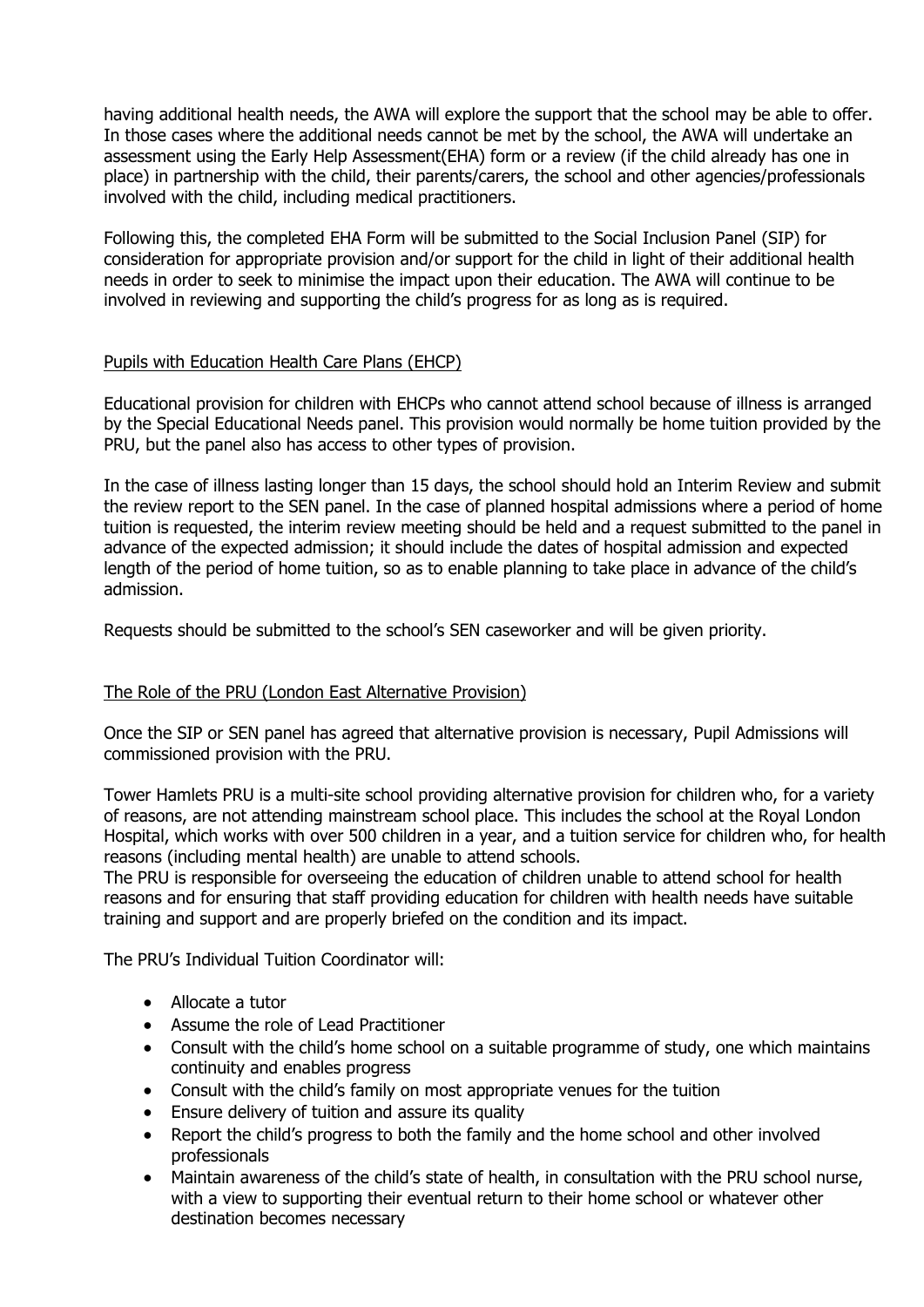# 5. Managing Absences

- Parents are advised to contact the school on the first day their child is unable to attenddue to illness.
- Absences due to illness will be authorised unless the school has genuine cause forconcern about the authenticity of the illness.
- The school will provide support to pupils who are absent from school because of illnessfor a period of less than 15 school days by liaising with the pupil's parents to arrange schoolwork as soon as the pupil is able to cope with it or part-time education at school.The school will give due consideration to which aspects of the curriculum are prioritisedin consultation with the parents and relevant members of staff.
- For periods of absence that are expected to last for 15 or more school days, either in one absence or over the course of a school year, the SENDCo will notify the LA, who will take responsibility for the pupil and their education.
- Where absences are anticipated or known in advance, the school will liaise with the LA to enable education provision to be provided from the start of the pupil's absence.
- For hospital admissions, the SENDCo will liaise with the LA regarding the programme that should be followed while the pupil is in hospital.
- The LA will set up a personal education plan (PEP) for the pupil which will allow theschool, the LA and the provider of the pupil's education to work together.
- The school will monitor pupil attendance and mark registers to ensure it is clear whethera pupil is, or should be, receiving education otherwise than at school.
- The school will only remove a pupil who is unable to attend school because of additionalhealth needs from the school roll where: The pupil has been certified by the school's medical officer as unlikely to be in a fit state of health to attend school, before ceasing tobe of compulsory school age; and Neither the pupil nor their parent has indicated to the school the intention to continue to attend the school, after ceasing to be of compulsory school age.
- A pupil unable to attend school because of their health needs will not be removed fromthe school register without parental consent and certification from the school's medicalofficer, even if the LA has become responsible for the pupil's education.

# 6. Support for Pupils

- Where a pupil has a complex or long-term health issue, the school will discuss thepupil's needs and how these may be best met with the LA, relevant medical professionals, parents and, where appropriate, the pupil.
- The school will make reasonable adjustments under pupils' individual healthcare plans(IHCPs), in accordance with the Supporting Pupils with Medical Conditions Policy.
- Pupils admitted to hospital will receive education as determined appropriate by the medical professionals and hospital tuition team at the hospital concerned.
- During a period of absence, the school will work with the provider of the pupil's educationto establish and maintain regular communication and effective outcomes.
- Whilst a pupil is away from school, the school will work with the LA to ensure the pupilcan successfully remain in touch with their school using the following methods: Schoolnewsletters, Emails, Invitations to school events, cards or letters from peers and staff.
- Where appropriate, the school will provide the pupil's education provider with relevant information, curriculum materials and resources.
- To help ensure a pupil with additional health needs is able to attend school following an extended period of absence, the following adaptations will be considered:
	- o A personalised or part-time timetable, drafted in consultation with the SENDCo;
	- o Access to additional support in school;
	- o Online access to the curriculum from home;
	- o Movement of lessons to more accessible rooms;
	- o Places to rest at school;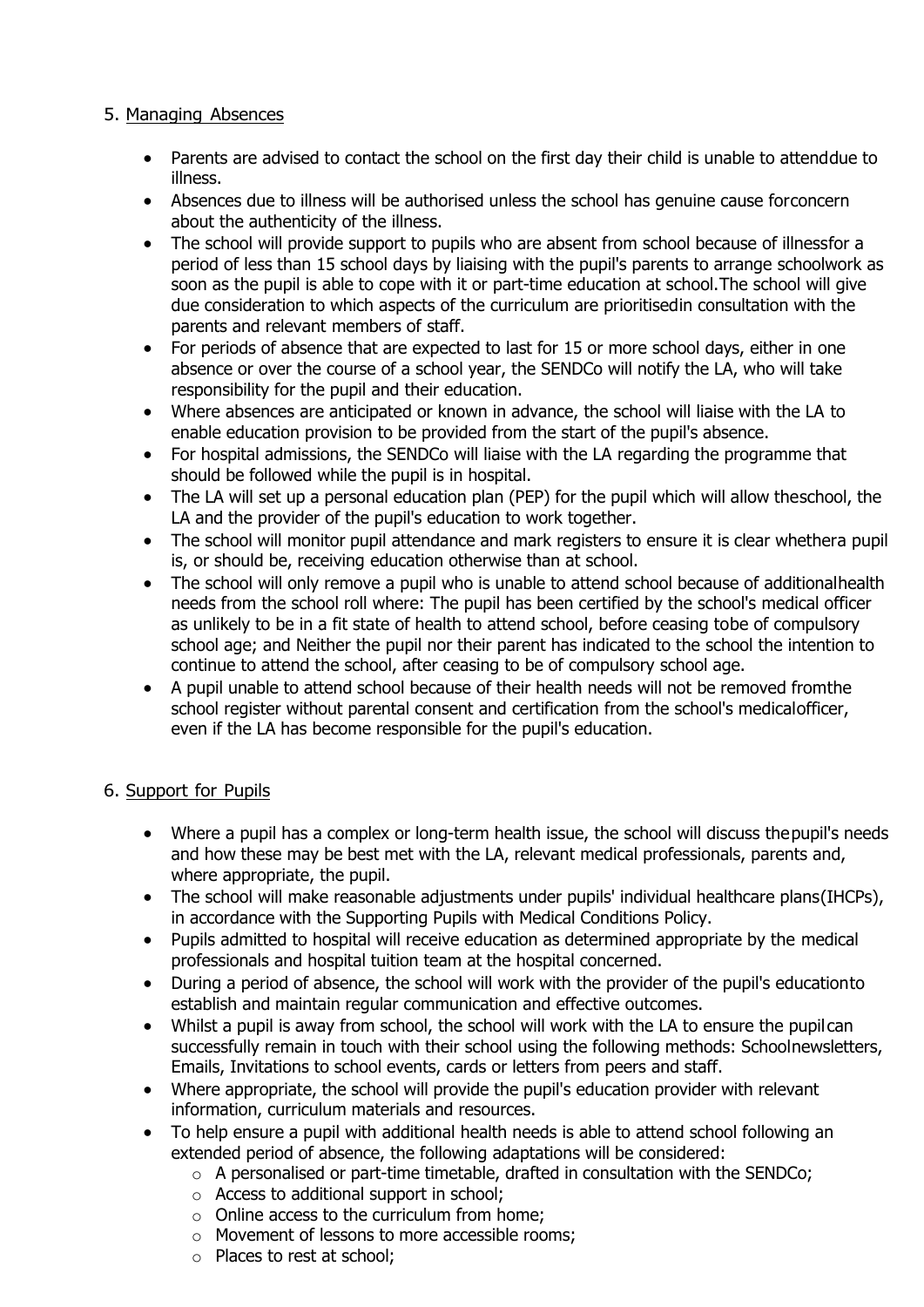$\circ$  Special testing arrangements to manage anxiety or fatigue.

# 7. Reintegration

When medical practitioners, or CAMHS staff in respect of mental health concerns, agree that a child receiving individual tuition is ready to return to their home school (or to an alternative placement) for full time provision, the PRU Individual Tuition Coordinator will provide a detailed written report on the child's engagement with learning and their progress. Where a child has been in the RLH for more than 10 days and medical practitioners discharge them directly to their home school, staff at the RLH School will send to the home school a detailed report on their learning and progress.

A reintegration plan, taking account of any residual impact of the illness or follow up treatment, will be agreed for the child. This will include details of any reasonable adjustments to be made. The school nurse and Advisor for Disabilities and/or Complex Medical Conditions should be informed at this stage so they can offer advice and support where appropriate.

For some pupils, a gradual reintegration over a longperiod of time may be required and the school will consult with the pupil, their parents and key staff about concerns, medical issues, timing and the preferred pace of return.

#### 8. Roles and Responsibilities

The Governors are responsible for:

- Ensuring arrangements for pupils who cannot attend school as a result of theirhealth needs are in place and are effectively implemented.
- Ensuring the termly review of the arrangements made for pupils who cannotattend school due to their health needs.
- Ensuring the roles and responsibilities of those involved in the arrangements tosupport the needs of pupils are clear and understood by all.
- Ensuring robust systems are in place for dealing with health emergencies andcritical incidents, for both on- and off-site activities.
- Ensuring staff with responsibility for supporting pupils with health needs areappropriately trained.

The Headteacher is responsible for:

- Working with the Governors to ensure compliance with the relevant statutoryduties when supporting pupils with health needs.
- Appointing a named member of staff who is responsible for pupils with healthcare needs and who will be responsible for liaising with parents, pupils, the local authority, key workers and others involved in the pupil's care.
- Ensuring the support put in place focuses on and meets the needs of individualpupils.
- Arranging appropriate training for staff with responsibility for supportingpupils with health needs.
- Notifying the local authority when a pupil is likely to be away from the schoolfor a significant period of time due to their health needs.

The SENDCo is responsible for:

- Liaising with the Headteacher, Phase Leaders, education providers and parents to determinepupils' programmes of study whilst they are absent from school.
- Ensuring the arrangements put in place to meet pupils' health needs are fullyunderstood by all those involved and acted upon.
- Providing teachers who support pupils with health needs with suitable information relating to a pupil's health condition and the possible effect thecondition and/or medication taken has on the pupil.
- Supplying pupils' education providers with information about the child'scapabilities,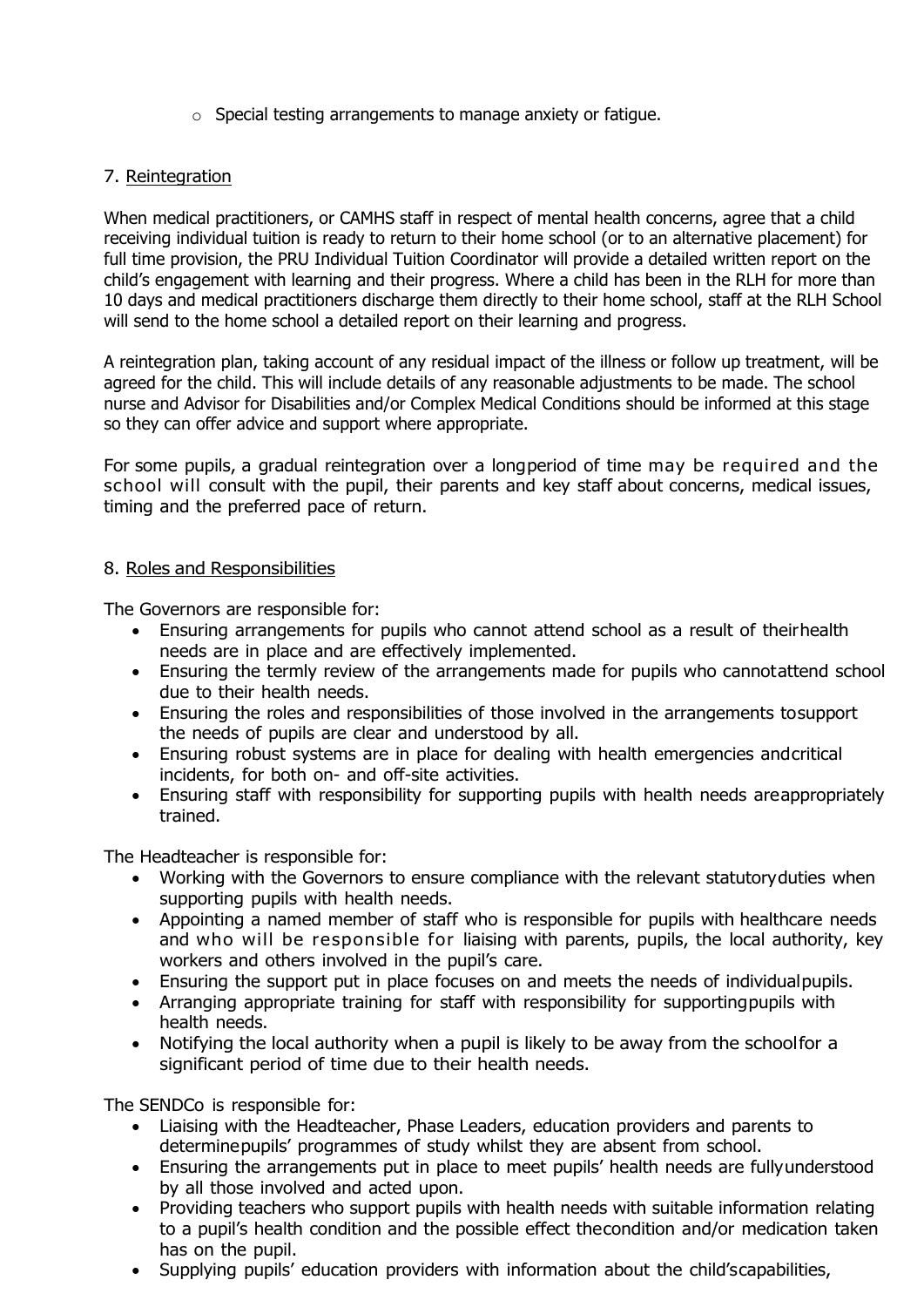progress and outcomes.

- Actively monitoring pupil progress and reintegration into school.
- Keeping pupils informed about school events and encouraging communicationwith their peers.
- Providing a link between pupils and their parents, and the local authority.

Teachers and support staff are responsible for:

- Understanding confidentiality in respect of pupils' health needs.
- Designing lessons and activities in a way that allows those with health needsto participate fully and ensuring pupils are not excluded from activities thatthey wish to take part in without a clear evidence-based reason.
- Understanding their role in supporting pupils with health needs and ensuringthey attend the required training.
- Ensuring they are aware of the needs of their pupils through the appropriateand lawful sharing of the individual pupil's health needs.
- Ensuring they are aware of the signs, symptoms and triggers of common life-threatening medical conditions and know what to do in an emergency.
- Keeping parents informed of how their child's health needs are affecting themwhilst in the school

Parents are expected to:

- Ensure the regular and punctual attendance of their child at the school wherepossible.
- Work in partnership with the school to ensure the best possible outcomes fortheir child.
- Notify the school of the reason for any of their child's absences without delay.
- Provide the school with sufficient and up-to-date information about theirchild's health needs.
- Attend meetings to discuss how support for their child should be planned.

#### 9. Monitoring arrangements

This policy will be monitored by the SENDCo.

Any changes in the policy will be clearly communicated to all members of staff involved in supporting pupils with additional health needs, and to parents.

#### 10. Definitions

Children who are unable to attend school as a result of their medical needs may include thosewith:

- Physical health issues.
- Physical injuries.
- Mental health problems, including anxiety issues.
- Emotional difficulties or school refusal.
- Progressive conditions.
- Terminal illnesses.
- Chronic Illnesses

Children who are unable to attend mainstream education for health reasons may attend anyof the following:

- Hospital school: a special school within a hospital setting where education is provided togive continuity whilst the child is receiving treatment
- Home tuition: many LAs have home tuition services that act as a communication channel between schools and pupils on occasions where pupils are too ill to attend school and are receiving specialist medical treatment.
- Medical PRUs: these are LA establishments that provide education for children unable toattend their registered school due to their medical needs.